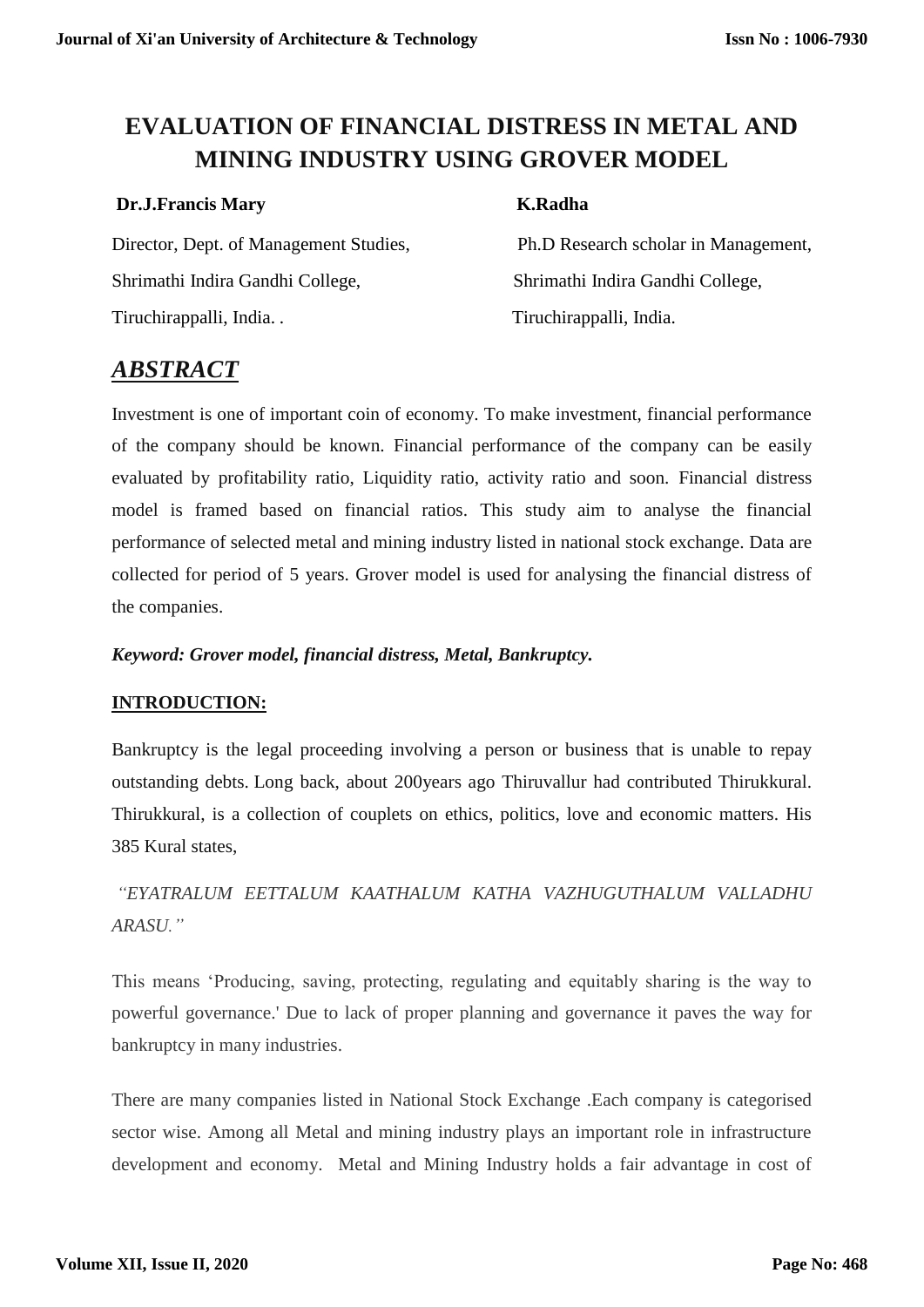production and conversion costs in steel and alumina in India. "India is the 3<sup>rd</sup> largest producer of coal. India ranks 4<sup>th</sup> in terms of iron ore production globally. India became the world, second largest crude steel producer in 2018 with output 106.5 million tonnes." (IBEF - [INDIAN AUTOMOBILE INDUSTRY REPORT](https://www.ibef.org/industry/india-automobiles.aspx#login-box) (OCTOBER 2019).

Even though the Metal and mining industry holds a good market size, it is essential to analysis the financial performance of this sector. Since many financial changes like demonetization, GST and many taken place. The Indian economy is facing major Challenges. Therefore this study aims at analysing the financial performance by bankruptcy model.

Prediction of Bankruptcy is of increasing importance to corporate governance (Fich & Slezak, 2008). Bankruptcy arises when the amount of organization debt is higher than its value of existing assets (Gitman, 1996). The high production costs, financial activities weakness, ineffective sales activities, managerial failures or mixture of these reasons can be a warning for a company for bankruptcy (Shankar, 2013).

Over the last two decades investment in stocks are increasing. Stock market plays the vital role in uplifting the economy of the country. The introduction of demonetization, GST and many other financial changes affects the stock market. Therefore for the stakeholders as well as for the society the prediction of financial distress is of greater importance.

The bankruptcy prediction models have been used to analyse the financial performance of the industries. There are five model constructed to study the bankruptcy. Altman, Springate, Ohlson, Grover & Zmikskwi are the five basic models for bankruptcy. Using Grover model, this study focused on the accuracy of the test models for the prediction of financial distress bankruptcy .

#### **REVIEW OF LITERATURE:**

**Arpita Agarwal, Ity Patni (2019)** the study is intended to evaluate the significance of bankruptcy prediction models. The aim of the research is to analysis the best bankruptcy model among 5. The five models are Springate, Ohlson, Zmijewski, Grover and Altman. It is done through comparative analysis in empirical applications. He concludes that while in predicting the performance of the firms, the investors, and policy makers should not only rely on a single bankruptcy model to predict the performance of firms.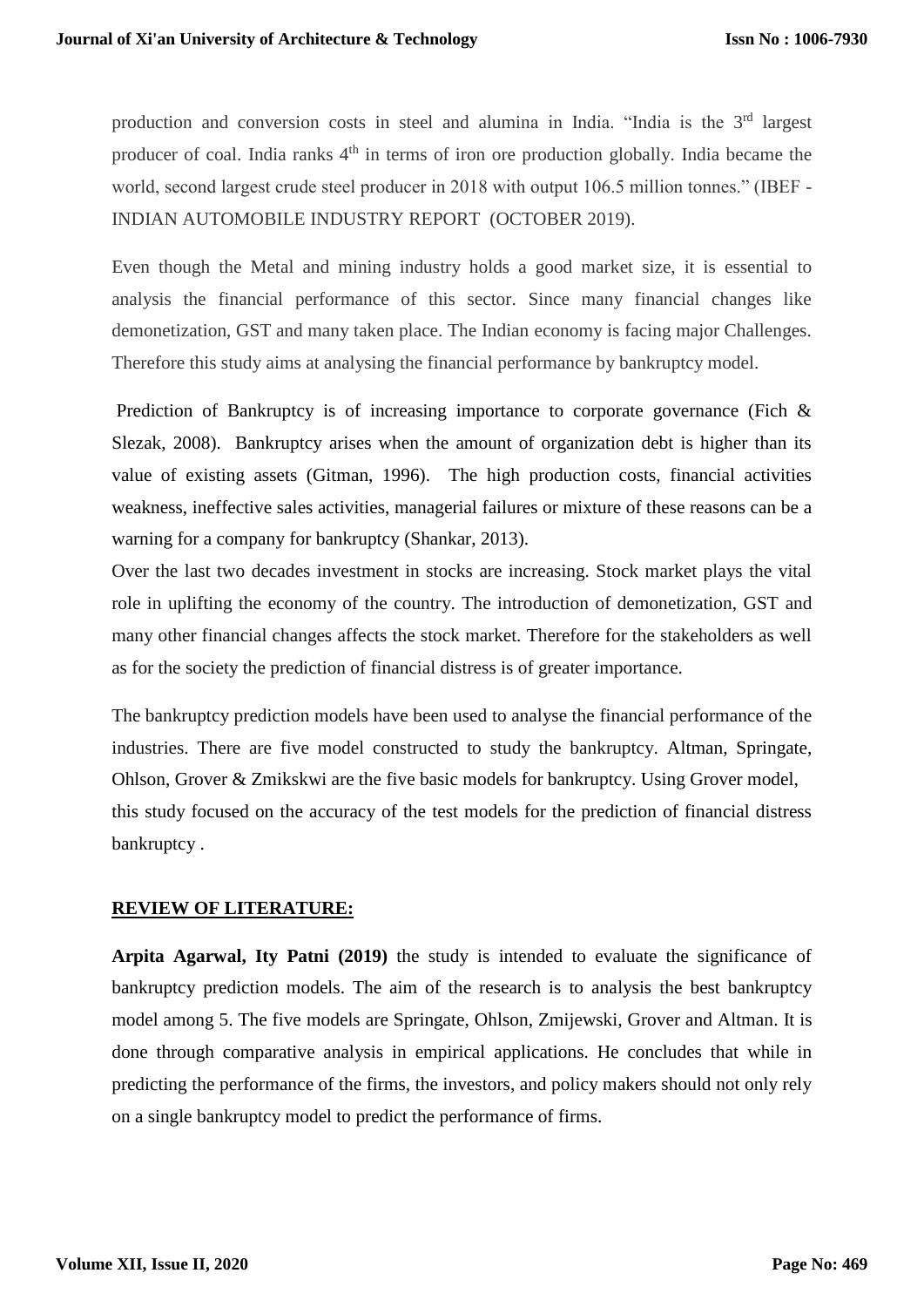**Hasan PAKDAMAN ( 2018 )** this study determine the efficiency of Altman, Springate, Zmijewski and Grover models in prediction of the bankruptcy status of companies admitted to Tehran Stock Exchange. In this research, after determining the normal distribution of data using correlation tests, each of the research hypotheses has been tested and regression test has been used to answer the research hypotheses. Correlation test was also used to examine the significance of each bankruptcy model and for fitting the research model; multiple linear regression was used for panel data. The findings of the research indicate that in the high bankruptcy models, Grover, Altman, Springate and Zmijewski models are better able to predict financial crises.

**RADHA GANESH KUMAR (2012)** in this study the financial performance of Texmo Industries in analysed. This study uses Z- Score model, O-Score model and Zmijewski's model for financial model bankruptcy analysis. The study arrived at the conclusion that Ohlsons model is best among all model.

#### **OBJECTIVES OF THE STUDY**

The objectives of the study are as follows:

- 1. To forecast likelihood of bankruptcy of sample metal and mining units in India.
- 2. To evaluate investor's creditworthiness through Grover score model.

#### **RESEARCH METHODOLOGY:**

Data for this study is collected from the financial statements of bankrupted or to be bankrupted companies over the last 5 years from 2014-15 to 2018-19. The data was collected from money control. To predict the bankruptcy, Grover model is used. The extracted data from the financial statement are fitted into the Grover model. The Grover model is as follows.

#### **Grover Model**

Grover Model is a model created by restoration or redesigns of the model of the Altman Z-Score. It takes X1 and X3 of the Altman model and then adds profitability ratios which are indicated by ROA.

Equation is as follows:

*Score = 1.650X1 + 3.404X2 – 0.016ROA + 0.057*

Description:

 $X1 = Working capital / Total assets$ 

 $X2 =$  Earnings before interest and taxes / total assets

ROA = Net income / Total assets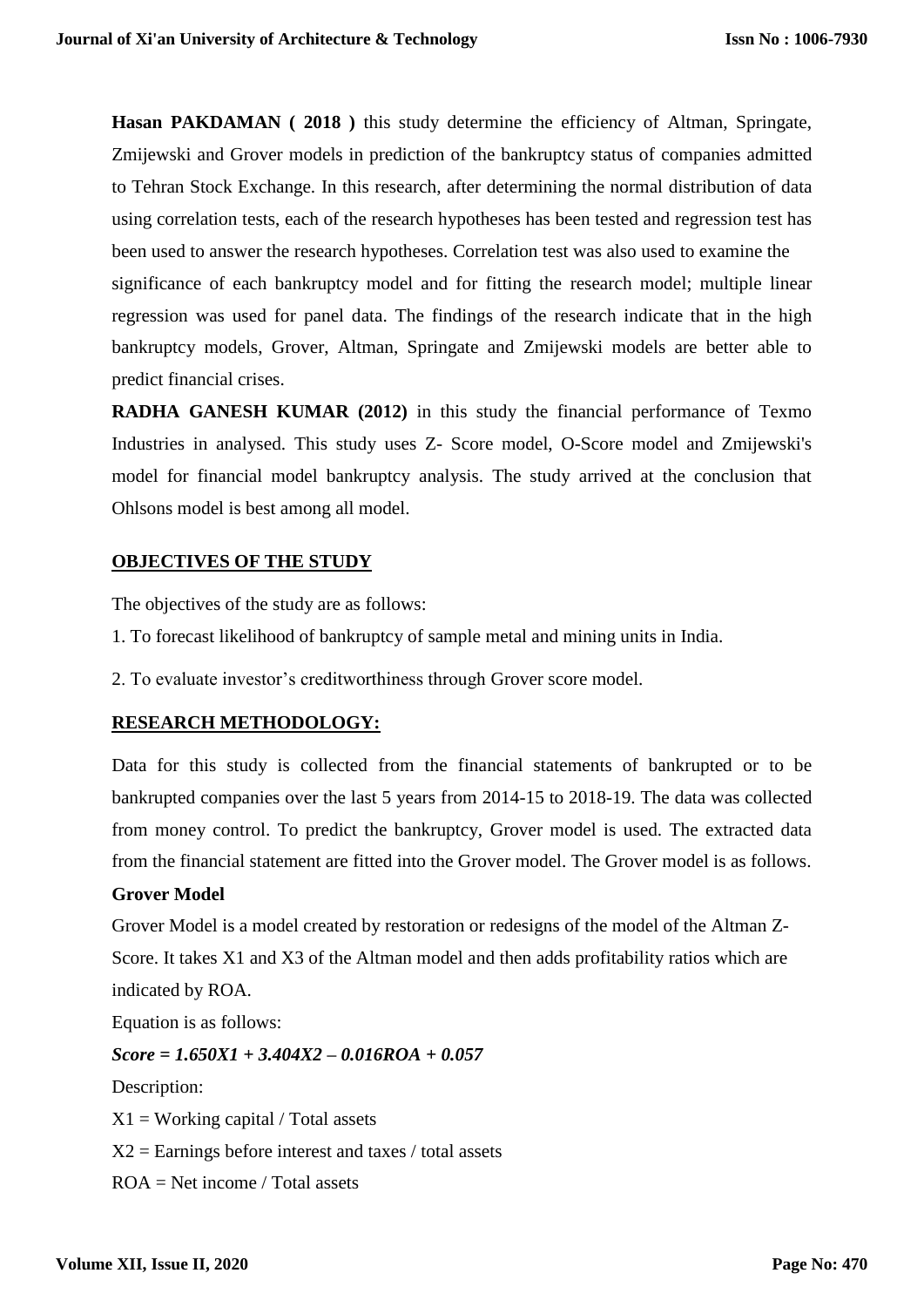| <b>Table1: RATIO OF WORKING CAPITAL TO TOTAL ASSETS</b> |                                    |            |           |           |           |            |                |  |
|---------------------------------------------------------|------------------------------------|------------|-----------|-----------|-----------|------------|----------------|--|
| <b>SL.NO</b>                                            | <b>COMPANIES</b>                   | 2014-15    | 2015-16   | 2016-17   | 2017-18   | 2018-19    | <b>AVERAGE</b> |  |
| 1                                                       | <b>VEDANTHA</b>                    | 8.9E-06    | 4.7E-06   | 6.8E-06   | 5.2E-06   | 5.1E-06    | 0.0006         |  |
| $\overline{2}$                                          | <b>TATA STEEL</b>                  | $1E-05$    | $9.2E-06$ | 1.3E-05   | 1.8E-05   | 8E-06      | 0.0012         |  |
| 3                                                       | <b>JSW STEEL</b>                   | $2.1E-05$  | 1.4E-05   | 1.4E-05   | 1.5E-05   | $1.3E-0.5$ | 0.0015         |  |
| $\overline{4}$                                          | <b>HINDALCO</b>                    | $3.8E-0.5$ | 4E-05     | 2.9E-05   | 3.4E-05   | $3.4E-0.5$ | 0.0035         |  |
| 5                                                       | <b>COAL INDIA</b>                  | 0.00035    | 0.00025   | 0.00024   | 0.00010   | 0.00023    | 0.0236         |  |
| 6                                                       | <b>MONNET ISPAAT</b>               | 8.5E-05    | 9.7E-05   | 4.9E-05   | $3.5E-05$ | 0.00063    | 0.0180         |  |
| 7                                                       | <b>BHUSHAN</b><br><b>STEEL</b>     | $3E-05$    | 5.3E-06   | 5.7E-06   | $4.4E-06$ | 8E-05      | 0.0025         |  |
| 8                                                       | <b>ALOK</b><br><b>INDUSTRIES</b>   | 8.1E-05    | 5.2E-05   | $3.5E-05$ | $2.6E-06$ | $2.6E-06$  | 0.0035         |  |
| 9                                                       | <b>JAYPEE</b><br><b>INDUSTRIES</b> | 4.58E-08   | 0.00018   | $-0.0001$ | 8.8E-05   | 5.7E-05    | 0.0042         |  |

#### **DATA ANALYSIS AND INTERPRETATION**

*Source: Computed from annual reports of the sample units from 2014-15 to 2018-19.*

Table 1 shows the average ratio of working capital to total assets of sample metal and mining sector from 2015 to 2019. The average net liquid assets to total assets are normally low in all the selected sample sectors. The Vedanta Industries Ltd. recorded negative very low net liquid assets ratio of -0.0006% indicating inadequate liquid assets to meet the demand.

| <b>SL.NO</b>   | <b>COMPANIES</b>       | 2014-15  | 2015-16  | 2016-17  | 2017-18  | 2018-19  | <b>AVERAGE</b> |
|----------------|------------------------|----------|----------|----------|----------|----------|----------------|
|                | <b>VEDANTHA</b>        | 0.085    | $-0.331$ | 0.221    | 0.213    | 0.112    | 6.01           |
| $\overline{2}$ | <b>TATA STEEL</b>      | 0.250    | 0.169    | 0.164    | 0.181    | 0.402    | 23.31          |
| 3              | <b>JSW STEEL</b>       | 0.148    | $-0.243$ | 0.216    | 0.282    | 0.383    | 15.71          |
| $\overline{4}$ | <b>HINDALCO</b>        | 0.167    | 0.183    | 0.234    | 0.238    | 0.217    | 20.77          |
| 5              | <b>COAL INDIA</b>      | 0.003    | 0.003    | 0.005    | 0.006    | 0.006    | 0.51           |
| 6              | <b>MONNET ISPAAT</b>   | $-0.305$ | $-0.575$ | $-0.648$ | $-0.788$ | $-2.537$ | $-97.07$       |
| 7              | <b>BHUSHAN STEEL</b>   | $-0.080$ | $-0.238$ | $-0.232$ | $-0.495$ | $-0.109$ | $-23.06$       |
| 8              | <b>ALOK INDUSTRIES</b> | 0.065    | $-0.662$ | $-0.592$ | $-3.336$ | $-0.906$ | $-108.62$      |
|                | <b>JAYPEE</b>          |          |          |          |          |          |                |
| 9              | <b>INDUSTRIES</b>      | 0.070    | $-0.096$ | $-0.253$ | $-0.353$ | $-0.193$ | $-16.50$       |

**TABLE 2 : RATIO OF EBIT TO TOTAL ASSETS**

*Source: Computed from annual reports of the sample units from 2014-15 to 2018-19.*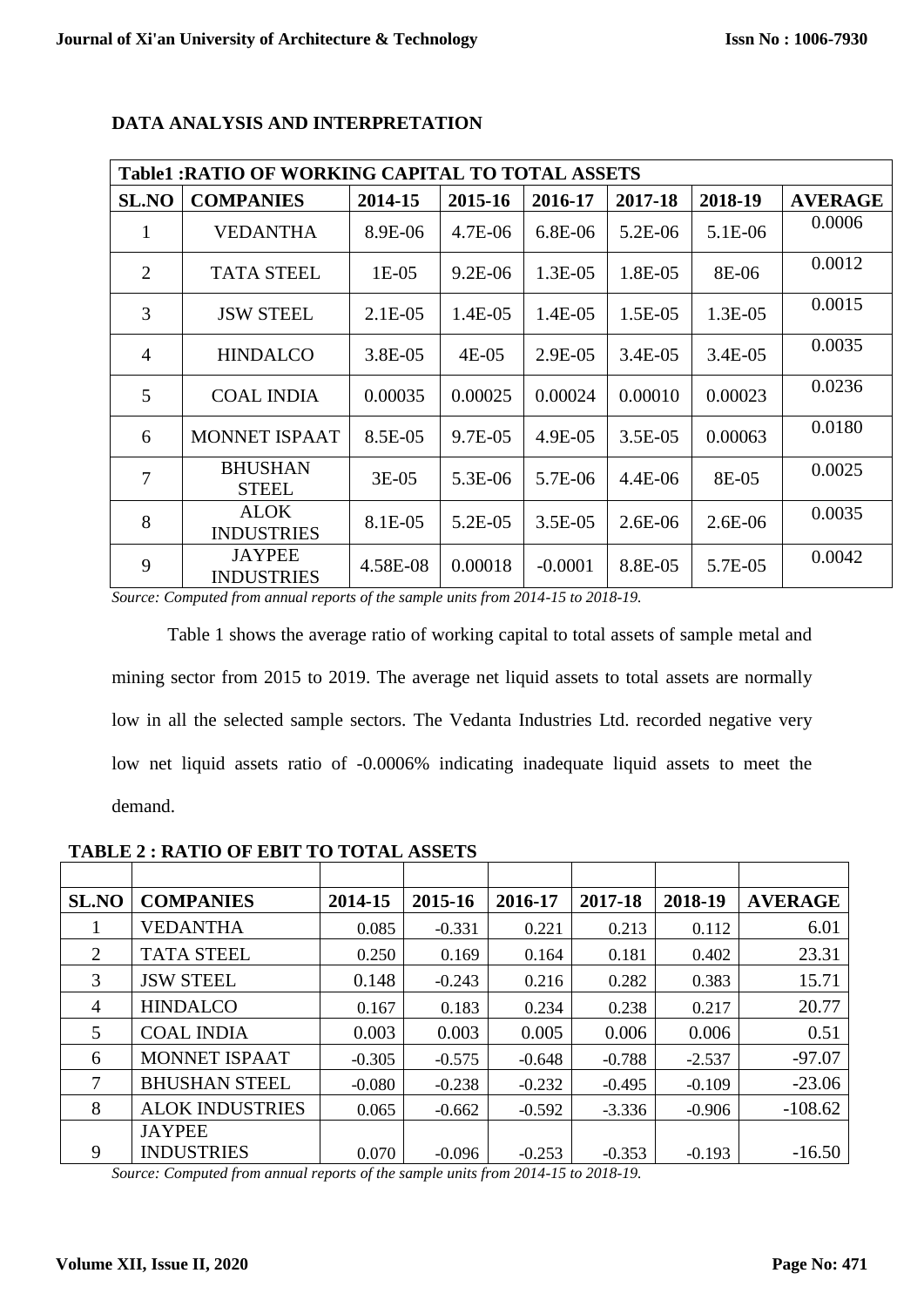Table 2 reveals that the average ratio of Earnings before Interest and Taxes to Total Assets of the sample metal and mining units from 2014-15 to 2018-19. The average ratio is recorded highest in Tata steel (23.31%) and Hindalco (20.77 %) when compared to all other sample units. The ratio indicates how effectively a company is using its [assets](https://www.investopedia.com/terms/a/asset.asp) to generate earnings. Alok Industries ( -108.62 % ) , Monnet Ispaat (-97.07 % ) , Bhushan steel ( -23.06 ) , Jaypee Industries ( -16.5 % ) are showing negative earnings which indicates inadequate long term viability.

| <b>TABLE 3: RATIO OF NET INCOME TO TOTAL ASSETS</b> |                   |             |             |             |          |             |                |
|-----------------------------------------------------|-------------------|-------------|-------------|-------------|----------|-------------|----------------|
| <b>SL.NO</b>                                        | <b>COMPANIES</b>  | 2014-15     | 2015-16     | 2016-17     | 2017-18  | 2018-19     | <b>AVERAGE</b> |
|                                                     | <b>VEDANTHA</b>   | 0.000401    | 0.000686    | 0.000912    | 0.000415 | 0.000490    | 0.06           |
| 2                                                   | <b>TATA STEEL</b> | 0.000915    | 0.001001    | 0.000870    | 0.001279 | 0.001902    | 0.12           |
| 3                                                   | <b>JSW STEEL</b>  | 0.203911    | $-0.185742$ | 0.271738    | 0.337156 | 0.438664    | 21.31          |
| $\overline{4}$                                      | <b>HINDALCO</b>   | 0.222916    | 0.239114    | 0.290079    | 0.294026 | 0.272545    | 26.37          |
| 5                                                   | <b>COAL INDIA</b> | 0.000013    | 0.000016    | 0.000023    | 0.000028 | 0.000029    | 0.002          |
|                                                     | <b>MONNET</b>     |             |             |             |          |             |                |
| 6                                                   | <b>ISPAAT</b>     | $-0.001067$ | $-0.002560$ | $-0.002677$ | 0.002846 | $-0.002388$ | $-0.23$        |
|                                                     | <b>BHUSHAN</b>    |             |             |             |          |             |                |
| 7                                                   | <b>STEEL</b>      | $-0.001268$ | $-0.001098$ | $-0.001090$ | 0.002325 | $-0.000510$ | $-0.13$        |
|                                                     | <b>ALOK</b>       |             |             |             |          |             |                |
| 8                                                   | <b>INDUSTRIES</b> | 0.000304    | $-0.003112$ | $-0.002782$ | 0.015679 | $-0.004258$ | $-0.51$        |
|                                                     | <b>JAYPEE</b>     |             |             |             |          |             |                |
| 9                                                   | <b>INDUSTRIES</b> | 0.000330    | $-0.000449$ | $-0.001191$ | 0.001660 | $-0.000908$ | $-0.08$        |

*Source: Computed from annual reports of the sample units from 2014-15 to 2018-19.*

Table 3 reveals that the average ratio of Net Income to Total Assets of the sample metal and mining units from 2014-15 to 2018-19. The average ratio is recorded highest in Hindalco (26.37 %) and JSW steel (21.31%).This indicates how efficiently a company can manage its assets to produce profits during a period. Alok Industries (-0.51 %), Monnet Ispaat (-0.23 %), Bhushan steel (-0.13 %), Jaypee Industries (-16.5 %) are showing negative earnings which indicates low profitability.

| TABLE 4 : GROVER SCORE FOR SAMPLED COMPANIES |                 |    |       |          |                     |
|----------------------------------------------|-----------------|----|-------|----------|---------------------|
| <b>SL.NO</b><br><b>COMPANIES</b><br>ROA      |                 |    |       |          | <b>GROVER SCORE</b> |
|                                              |                 |    |       |          | 0.69                |
|                                              | <b>VEDANTHA</b> | 6% | 6.01% | $0.06\%$ |                     |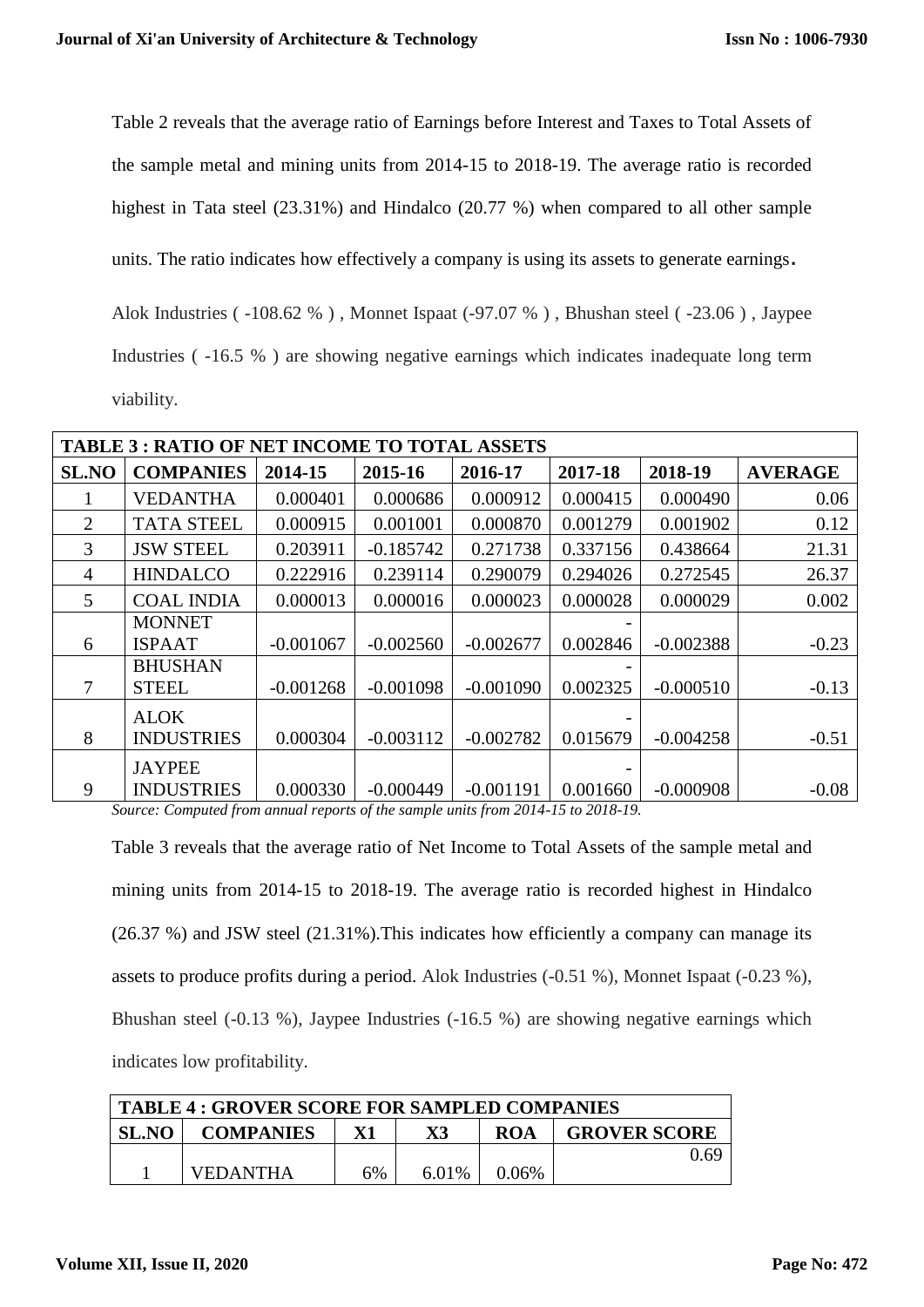|   |                   |        |            |          | 1.04    |
|---|-------------------|--------|------------|----------|---------|
| 2 | <b>TATA STEEL</b> | 23%    | 23.31%     | 0.12%    |         |
|   |                   |        |            |          | 0.21    |
| 3 | <b>JSW STEEL</b>  | 16%    | 15.71%     | 21.31%   |         |
|   |                   |        |            |          | 0.26    |
| 4 | <b>HINDALCO</b>   | 21%    | 20.77%     | 26.37%   |         |
|   |                   |        |            |          | 0.58    |
| 5 | <b>COAL INDIA</b> | 1%     | 0.51%      | 0.00%    |         |
|   | <b>MONNET</b>     |        |            |          | $-0.91$ |
| 6 | <b>ISPAAT</b>     | $-97%$ | $-97.07\%$ | $-0.23%$ |         |
|   | <b>BHUSHAN</b>    |        |            |          | $-0.17$ |
| 7 | <b>STEEL</b>      | $-23%$ | $-23.06%$  | $-0.13%$ |         |
|   | <b>ALOK</b>       |        |            |          | $-1.02$ |
| 8 | <b>INDUSTRIES</b> | 109%   | 108.62%    | $-0.51%$ |         |
|   | <b>JAYPEE</b>     |        |            |          | $-0.11$ |
| 9 | <b>INDUSTRIES</b> | $-17%$ | $-16.50%$  | $-0.08%$ |         |

*Source: Computed from annual reports of the sample units from 2014-15 to 2018-19.*

Table 4 reveals that the financial health of sample metal and mining companies in India. From the selected companies, Tata steel was the company whose Grover score is greater than all other selected companies. Vedanta, Tata Steel, JSW, Hindalco and Coal India are the companies that are in Healthy Zone. Jaypee Industries, Bhushan steel, Monnet Ispaat and Alok Industries are the companies that are in Bankruptcy zone.

| <b>TABLE 5: FINANCIAL HEALTH OF SAMPLED COMPANIES</b> |  |  |  |
|-------------------------------------------------------|--|--|--|
|-------------------------------------------------------|--|--|--|

| <b>SL.NO</b> | <b>COMPANIES</b>  | <b>GROVER SCORE</b> | <b>FINANCIAL HEALTH</b> |
|--------------|-------------------|---------------------|-------------------------|
|              | <b>VEDANTHA</b>   | 0.69                | <b>Healthy Zone</b>     |
| 2            | <b>TATA STEEL</b> | 1.04                | <b>Healthy Zone</b>     |
| 3            | <b>JSW STEEL</b>  | 0.21                | <b>Healthy Zone</b>     |
| 4            | <b>HINDALCO</b>   | 0.26                | <b>Healthy Zone</b>     |
| 5            | <b>COAL INDIA</b> | 0.58                | <b>Healthy Zone</b>     |
|              | <b>MONNET</b>     |                     |                         |
| 6            | <b>ISPAAT</b>     | $-0.91$             | <b>Bankruptcy Zone</b>  |
|              | <b>BHUSHAN</b>    |                     |                         |
| 7            | <b>STEEL</b>      | $-0.17$             | <b>Bankruptcy Zone</b>  |
|              | <b>ALOK</b>       |                     |                         |
| 8            | <b>INDUSTRIES</b> | $-1.02$             | <b>Bankruptcy Zone</b>  |
|              | <b>JAYPEE</b>     |                     |                         |
| 9            | <b>INDUSTRIES</b> | $-0.11$             | <b>Bankruptcy Zone</b>  |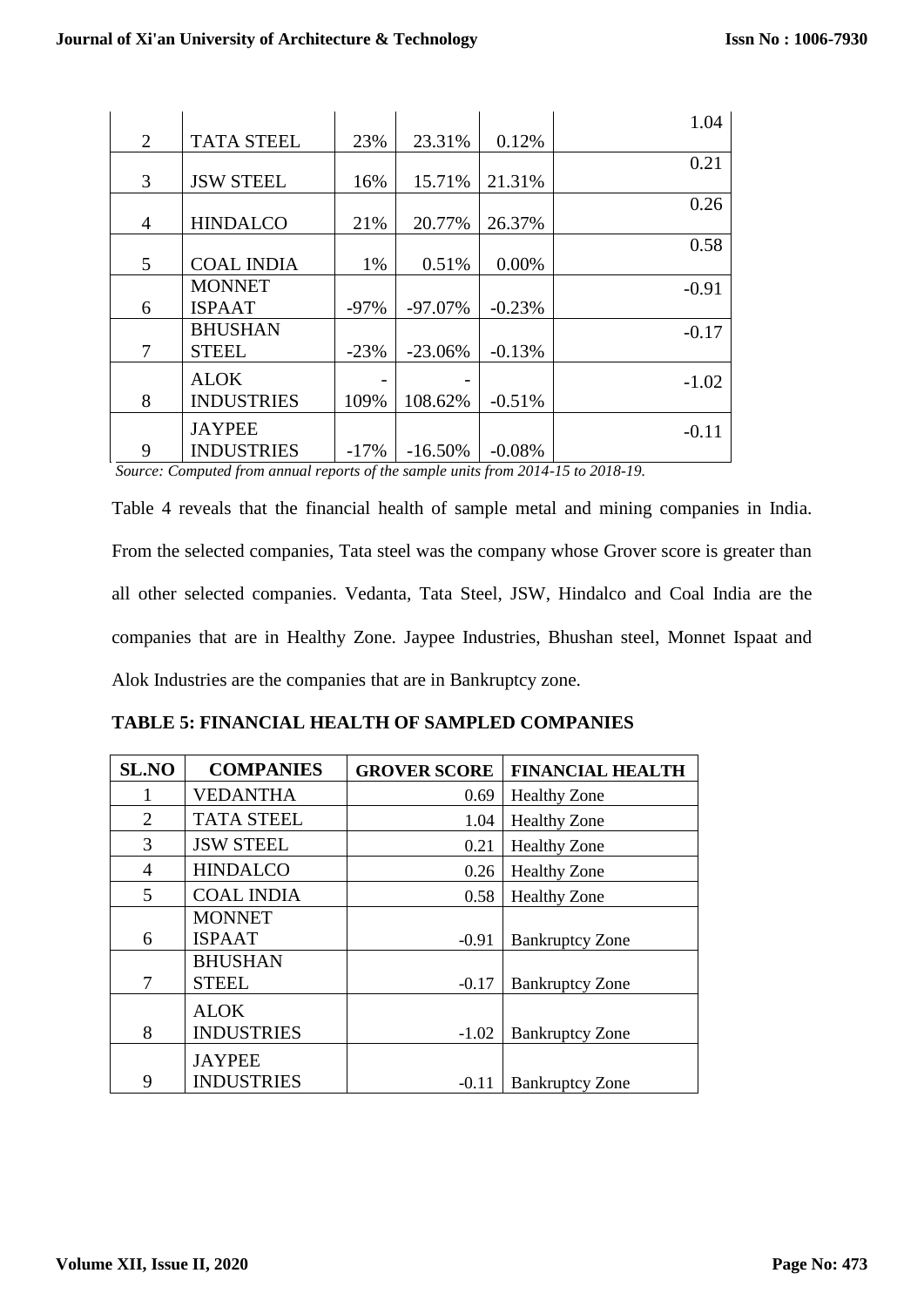#### **FINDINGS:**

- 1. Vedantha, Tata steel, JSW Steel, Hindalco, Coal India are the company that in healthy Zone whose liquid assets holds good to meet their demand.
- 2. Monnet Ispaat, Bhushan Steel, Alok Industries and Jaypee Industries are in Bankruptcy zone. Because of inadequate long term viability Monnet Ispaat and Alok Industries hold high percentage in Grover score for Bankruptcy.
- 3. Insolvency proceeding were initiated against Bhushan steel in 2017. And in May 2018, Tata steel has announced the acquisition of Bhushan steel.

#### **CONCLUSION:**

The companies that are selected for analysis is undergoing financial difficulties in terms of leverage.The analysis shows the main cause for insolvency is improper utilisation of assets to generate earnings. Bhushan Steel Industries had been taken over by Tata steel company in May 2018. Therefore insolvency threat to Bhushan steel is fairly decreasing. This shows the condition of bankrupty is probable in any company. The warning signs of Grover score model for the bankruptcy zone have the ability to assist management to design effective strategies for better control and management of resources.

#### **REFERNCES:**

- **1.** *Arpita Agarwal, Ity Patni (2019), "Bankruptcy Prediction Models: An Empirical Comparison", International Journal of Innovative Technology and Exploring Engineering (IJITEE), vol. 8, issue-6S2, page no. 131 – 139.*
- **2.** *M. Fakhri Husein , Galuh Tri Pambekti ( 2014 ) , "Precision of the models of Altman, Springate, Zmijewski, and Grover for predicting the financial distress", Journal of Economics, Business, and Accountancy Ventura Vol. 17, issue. 3, Page no. 405 – 416.*